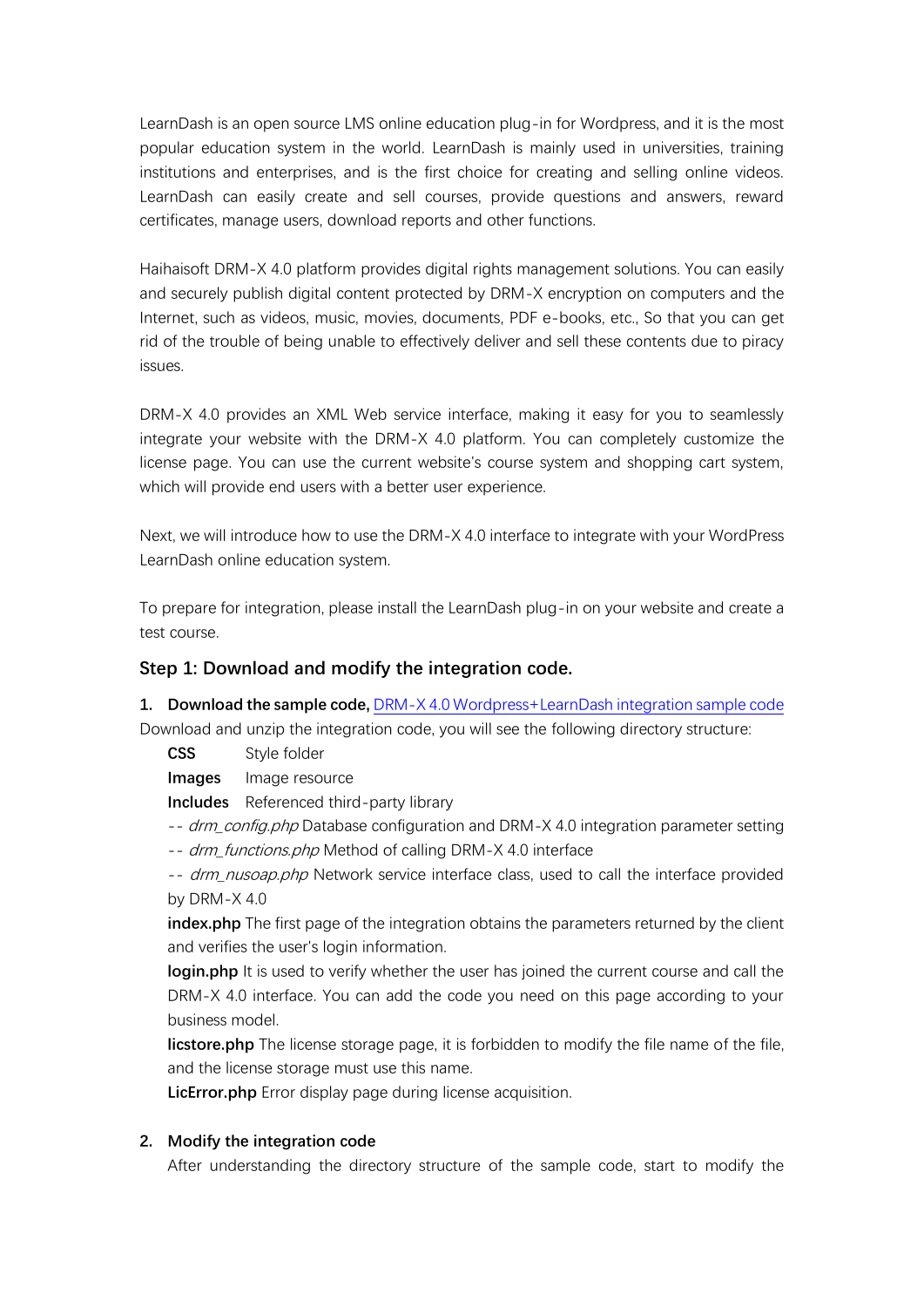integration code below.

First edit includes/drm\_config.php to modify the configuration file.

The configuration file includes database connection configuration and DRM-X 4.0 integration parameter settings.

| $7**$                                                                          |
|--------------------------------------------------------------------------------|
| * For the database configuration of your website, you can refer to the wp-     |
| Load.php file of your website                                                  |
| $*$                                                                            |
| define('DB_HOST', 'localhost');                                                |
| define('DB_USER', '');//Required, please enter the database user name          |
| define('DB_PASSWORD', '');//Required, please enter the database password       |
| define('DB_NAME', '');//Required, please enter your WordPress database name    |
|                                                                                |
| $7**$                                                                          |
| * DRM-X 4.0 integrated parameter setting                                       |
| $*$                                                                            |
| define('WSDL', 'https://4.drm-x.com/haihaisoftlicenseservice.asmx?wsdl');      |
| define('ADMIN_EMAIL', ''); //Required, Your DRM-X 4.0 email account            |
| define('WEB_SERVICE_AUTH_STR', ''); // Required, DRM-                          |
| X 4.0 Web Service Authentication String. http://4.drm-x.cn/SetIntegration.aspx |
| define('RIGHTS_ID', ''); // Required, DRM-X 4.0 Rights ID                      |
| define('GROUP_ID', ''); // Required, DRM-X 4.0 Group ID                        |

After the configuration file is modified, open the first page of the integrated login.

Index.php, the php file stores the parameters for obtaining the license sent by the client through the session (it must be obtained on the first page of the integration, the index.php page)

```
$_SESSION['ProfileID'] = $_REQUEST["profileid"]; 
$_SESSION['ClientInfo'] = $_REQUEST["clientinfo"];
$_SESSION['Platform'] = $_REQUEST["platform"];
$_SESSION['ContentType'] = $_REQUEST["contenttype"];
$_SESSION['ProductID'] = $_REQUEST["yourproductid"];
$_SESSION['RightsID'] = $_REQUEST["rightsid"];
$_SESSION['Version'] = $_REQUEST["version"];
$_SESSION['Return_URL'] = $_REQUEST["return_url"];
```
Then in the code, you can see the use of wp\_get\_current\_user() to obtain the user's login information to determine whether the user has logged in to the website. If the user has already logged in to the website, it is directed to login.php for the next step of verification. If the login expires or there is no login to the website, it will Prompt the user to log in to the website again.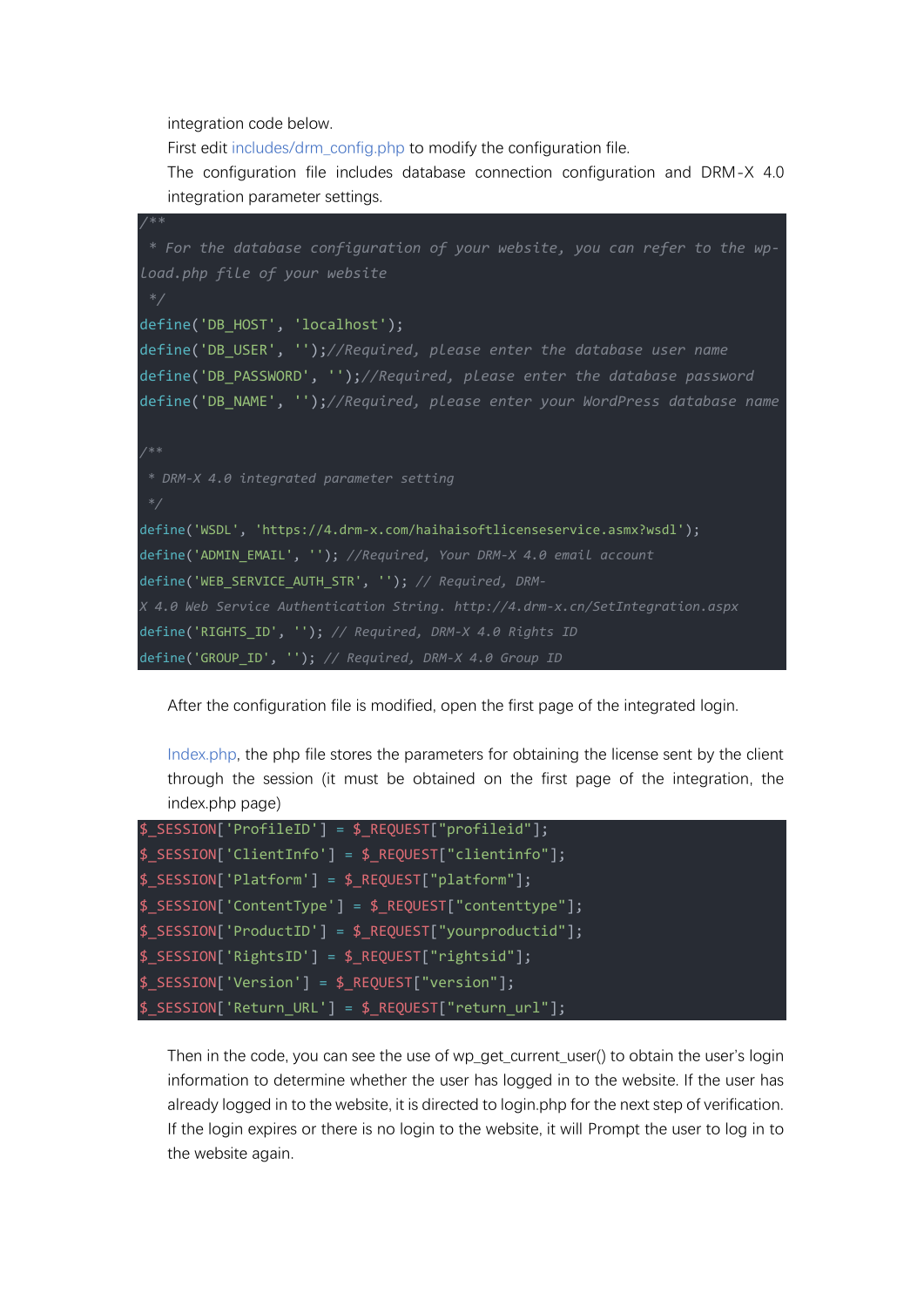Login.php is mainly used to verify whether the user has registered for the current course and get the validity period of the current course. Then call the DRM-X 4.0 interface to perform user detection, update Rights, and obtain licenses.

We have added detailed comments in login.php, you can add or modify the code according to your business model and needs.

When all verifications are passed, it will be directed to licstore.php, please do not modify the file name of licstore.php.

In the licstore.php file, we only did two things.

1. Storage License To store the license, you only need to output the license under the <br/>body> tag.



2. Determine whether the license has an error message

```
if(stripos($license, '<div id="License_table_DRM-
x4" style="display:none;">' ) === false ){
 header("location:LicError.php?error=".$license."&message=".$message);
  exit;
}
```
One more thing you need to pay attention to in the licstore.php file is to output \$\_SESSION["Return\_URL"] in <title>. Only when Return\_URL is set in <title>, the integration code can correctly return to the course playback page.

The last page, LicError.php is used to display error messages. You can display more complete and friendly error messages on this page according to your needs.

The integration code has been modified, please upload your modified integration code to the root directory of your website, then log in to your DRM-X 4.0 account, go to "Account Settings"-" Website Integration Preferences", select "Custom login page integration", enter the License URL.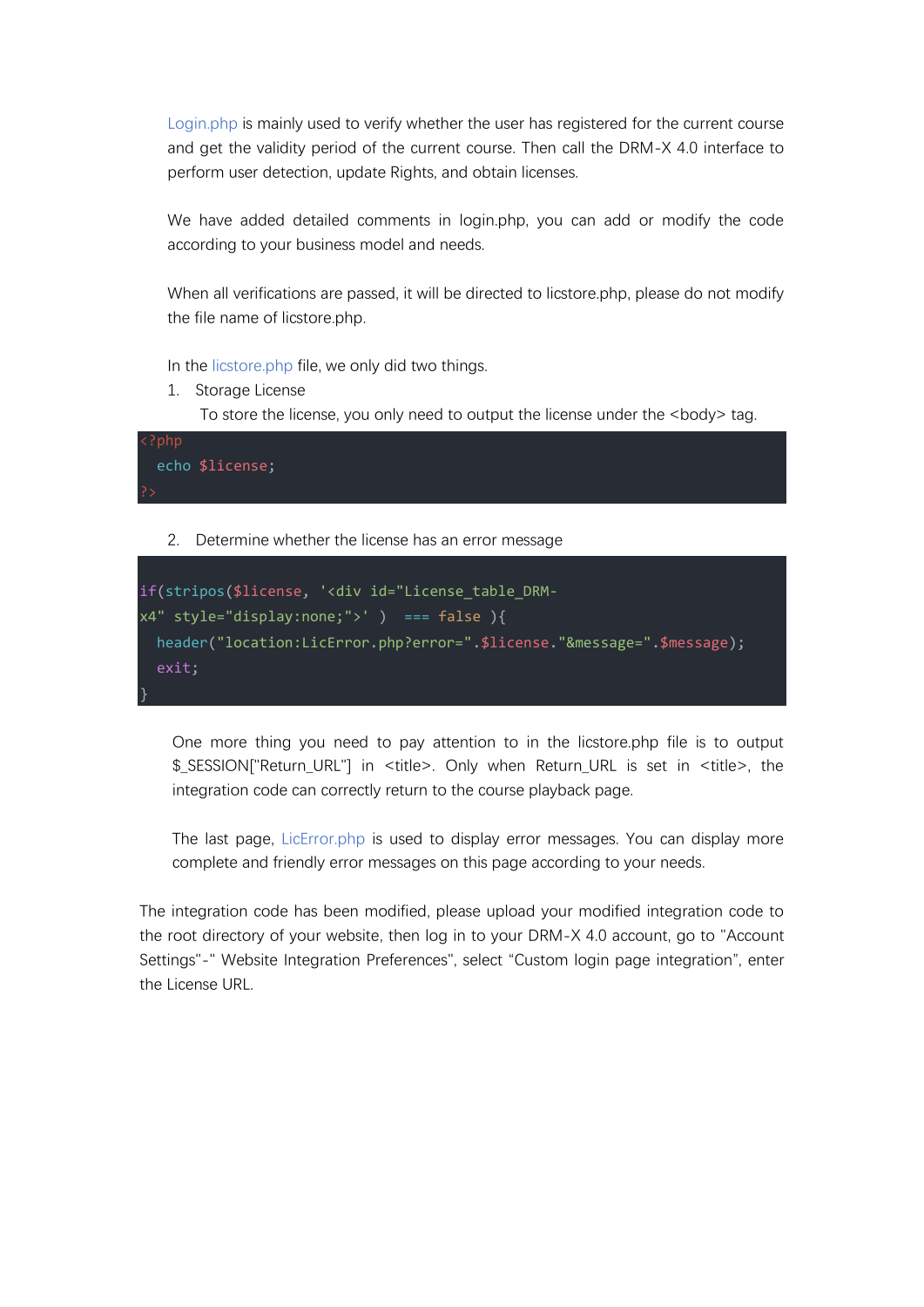| Profile - Website Integration Preferences                                                                                                                                                                                                                                                                                                                                                                                                                                                                                                                                                         |                                 |  |  |  |  |
|---------------------------------------------------------------------------------------------------------------------------------------------------------------------------------------------------------------------------------------------------------------------------------------------------------------------------------------------------------------------------------------------------------------------------------------------------------------------------------------------------------------------------------------------------------------------------------------------------|---------------------------------|--|--|--|--|
| <b>Integration Method: Integration Help</b>                                                                                                                                                                                                                                                                                                                                                                                                                                                                                                                                                       |                                 |  |  |  |  |
| ○ Synchronize user integration                                                                                                                                                                                                                                                                                                                                                                                                                                                                                                                                                                    | ● Custom login page integration |  |  |  |  |
| Note: Synchronize user integration is synchronize your website users to DRM-X.com your user. We protect the password with<br>strong encryption. It's secure and easy. (Recommend for most users)<br>Custom login page integration is when user acquiring license, it will pop up your website DRM login window to acquire<br>license. It requires you create a new DRM login page. It requires more code work. (Not Recommend, only for advanced users)<br>Please set a Web Service Authentication String for DRM-X web service (DRM-X need you provide this string to access DRM-X web service.) |                                 |  |  |  |  |
| ida8d80dr4x                                                                                                                                                                                                                                                                                                                                                                                                                                                                                                                                                                                       |                                 |  |  |  |  |
| Please enter License URL(Must begin with http:// or https://) (License URL is the url used by pop window when acquiring license)                                                                                                                                                                                                                                                                                                                                                                                                                                                                  |                                 |  |  |  |  |
| https://www.yourwebsite.org/drm-integration/index.php                                                                                                                                                                                                                                                                                                                                                                                                                                                                                                                                             |                                 |  |  |  |  |
| Submit<br>Cancel                                                                                                                                                                                                                                                                                                                                                                                                                                                                                                                                                                                  |                                 |  |  |  |  |

## **Step 2: Associate website courses with DRM-X 4.0 License Profile**

Visit the course list on your website, find the encrypted course you want to test, move the mouse to "Edit", you will see the course ID in the URL below. Then record the secondary ID number.

Visit the License Profile page of the DRM-X 4.0 account, add a new License Profile, enter the License Profile name, and select the Rights set in the configuration file (drm\_config.php). Set the course ID you just viewed in " ProductID in your system", and then save it.

Please refer to the screenshot below:

| Dashboard<br>æ      | $\leftarrow$ Overview                                                                               |
|---------------------|-----------------------------------------------------------------------------------------------------|
| LearnDash LMS<br>一面 | <b>Courses</b>                                                                                      |
| Overview            |                                                                                                     |
| Courses             | <b>Shortcodes</b><br><b>Settings</b><br><b>Courses</b>                                              |
| Lessons             |                                                                                                     |
| <b>Topics</b>       | All $(1)$   Published $(1)$                                                                         |
| Quizzes             | All Price Types $\vee$<br><b>Bulk actions</b><br>All dates<br>$\checkmark$<br>Apply<br>$\checkmark$ |
| <b>Ouestions</b>    | Title                                                                                               |
| Certificates        | <b>Test course</b>                                                                                  |
| Groups              | Edit   Quick Edit   Trash   View   Builder                                                          |
| Assignments         |                                                                                                     |
| Reports             | Title                                                                                               |
| Settings            | <b>Bulk actions</b><br>Apply<br>$\check{ }$                                                         |
|                     | localhost/wordpress/wp-admin/post.php?post=392 kaction=edit                                         |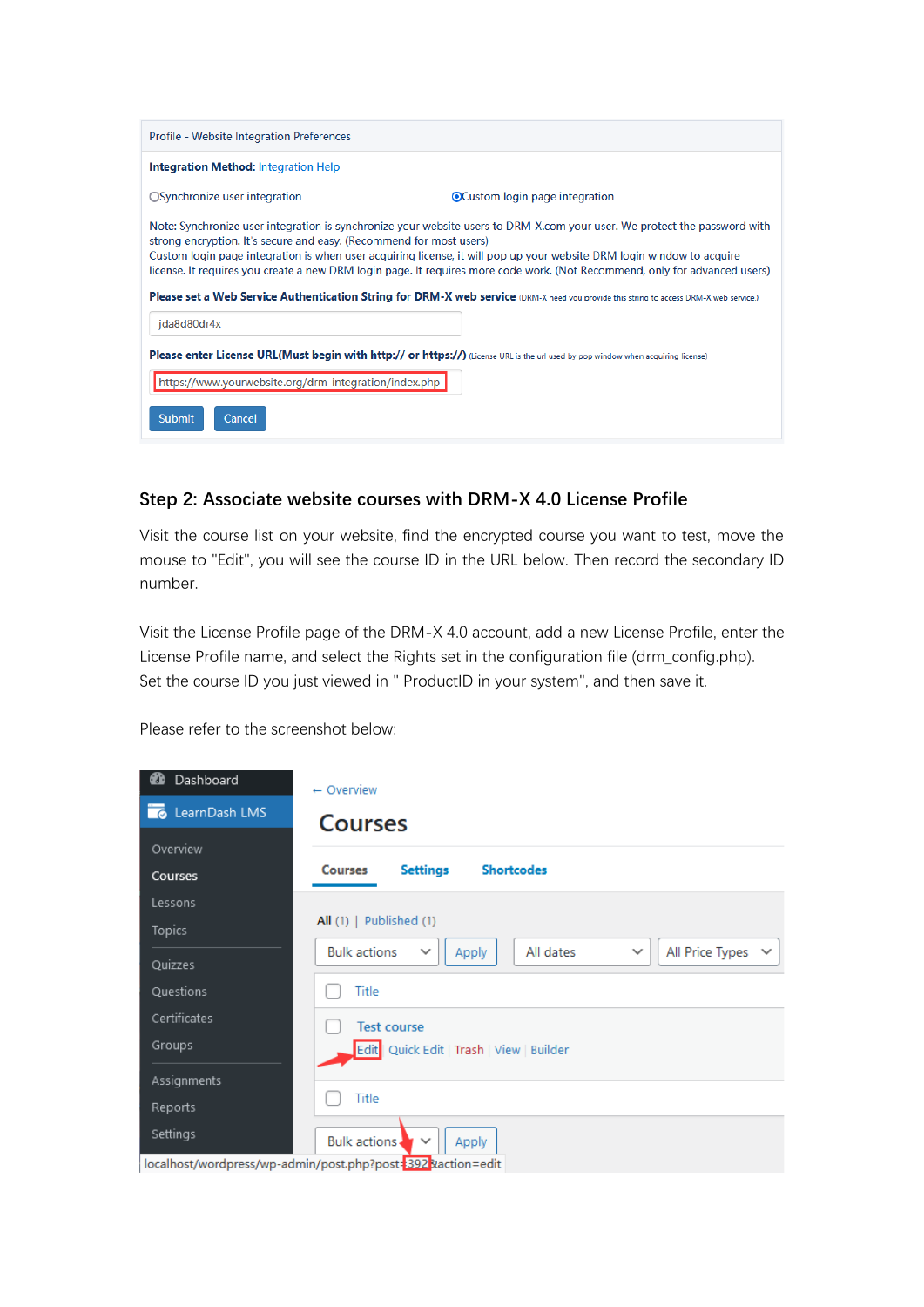#### DRM-X 4.0 License Profile:

| Profile Name*                         | <b>Test course</b>    |                                              | <b>Thankyou!</b> |             |                                 |  |
|---------------------------------------|-----------------------|----------------------------------------------|------------------|-------------|---------------------------------|--|
| Default Rights *(Choose at least one) | Select                | <b>Rights Name</b>                           |                  | Price       | <b>Rights</b><br><b>Details</b> |  |
|                                       | $\blacktriangledown$  | Unlimited Rights (Please don not<br>delete)  |                  | $\bf{0}$    | <b>Details</b>                  |  |
|                                       | □                     | 受保护网页内容                                      |                  | $\bf{0}$    | <b>Details</b>                  |  |
|                                       | п                     | Coursology Rights (Please don't delete)      |                  | $\bf{0}$    | <b>Details</b>                  |  |
|                                       | п                     | 有效期30天,允许打印,禁止虚拟打印                           |                  | 1           | <b>Details</b>                  |  |
|                                       | п                     | Subscription Rights (Please don't<br>delete) |                  | $\mathbf 0$ | <b>Details</b>                  |  |
|                                       | П                     | Unlimited Rights (Please don not<br>delete)  |                  | $\bf{0}$    | <b>Details</b>                  |  |
|                                       | <b>Add New Rights</b> |                                              |                  |             |                                 |  |
| Security Version*                     | $\overline{2}$        |                                              |                  |             |                                 |  |
| ProductID in your system(Option):     | 392                   |                                              |                  |             |                                 |  |

At this step, the course and License Profile of your website have been associated with each other.

## **Step 3: Embed encrypted video into the course**

Edit the lesson and add a "Custom HTML" block. As shown below: